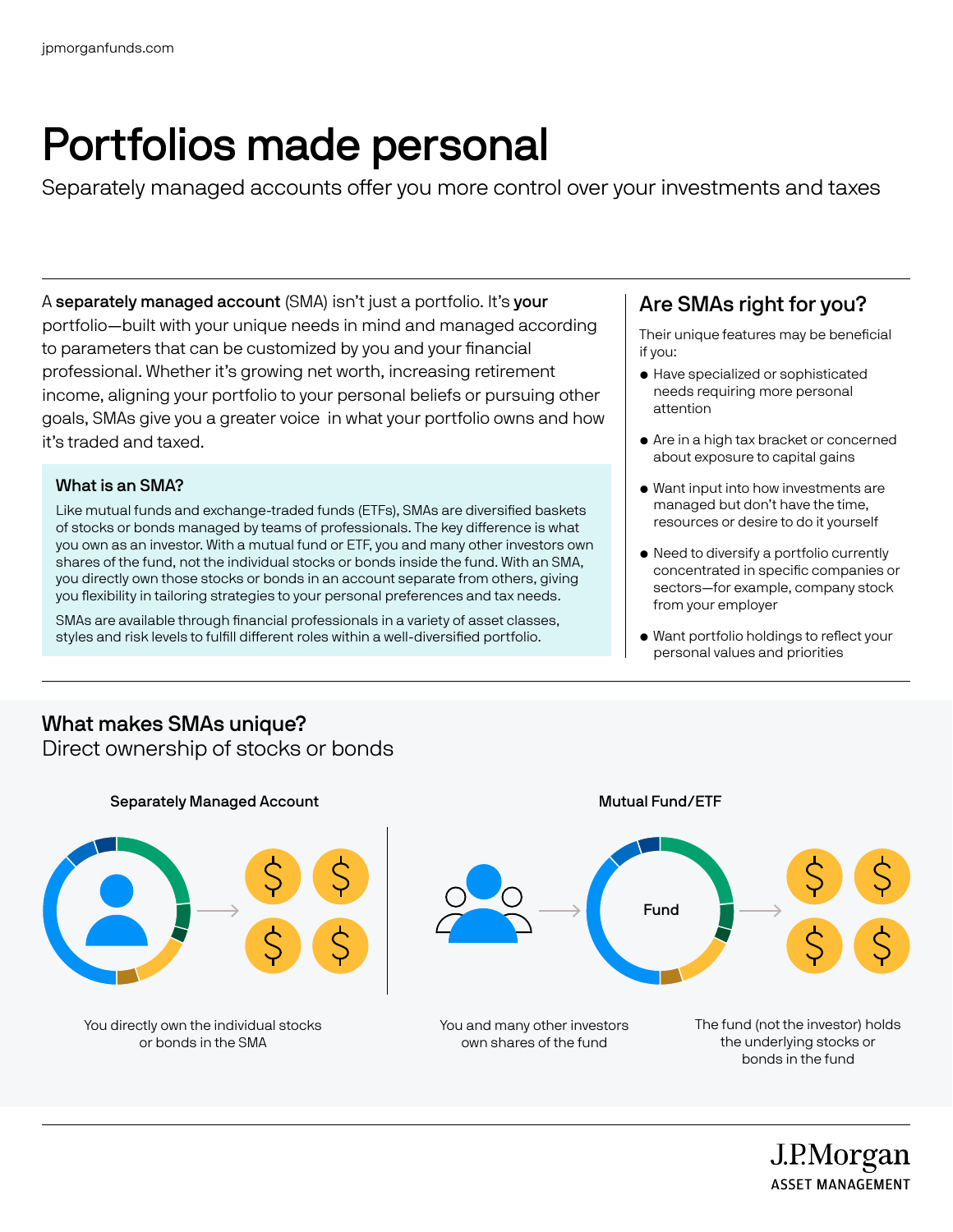# Key benefits of SMAs



#### Enhanced tax management

With an SMA, you own the underlying stocks or bonds directly and have a cost basis for each individual security. That gives you and your financial professional more control over realizing capital gains or losses to help reduce taxes and increase after-tax return potential.



### Portfolio customization

SMAs allow you and your financial professional to establish reasonable guidelines for managing investments in line with your personal beliefs and needs. For instance, you could restrict investment in specific companies or direct target income exempt from your home state's taxes.



### Broad transparency

Many SMAs offer regular reports and real-time account access showing exactly what you own and how it's performing. You may also get a clear view of account balances, transactions, fees, cost basis and other information needed to monitor progress and manage taxes.



### Investment expertise

J.P. Morgan SMAs are guided by teams of experienced portfolio managers, analysts and traders with access to in-depth research and advanced technologies. This professional oversight—combined with an SMA's customization and tax efficiencies—provides a level of service and sophistication once reserved for only large institutions.

#### Examples of customizing SMAs

- Exclude certain companies or industries to avoid overexposure
- Set parameters for credit quality, duration, state exposure and many other characteristics
- Align portfolio holdings with moral, social, political or environmental values

#### Examples of managing taxes with SMAs

- Offset gains from some securities with losses from others
- Sell higher-cost shares to limit taxable gains
- Fund accounts with existing securities to avoid selling at a profit and triggering taxes
- Avoid capital gains distributions typically paid each year by mutual funds and ETFs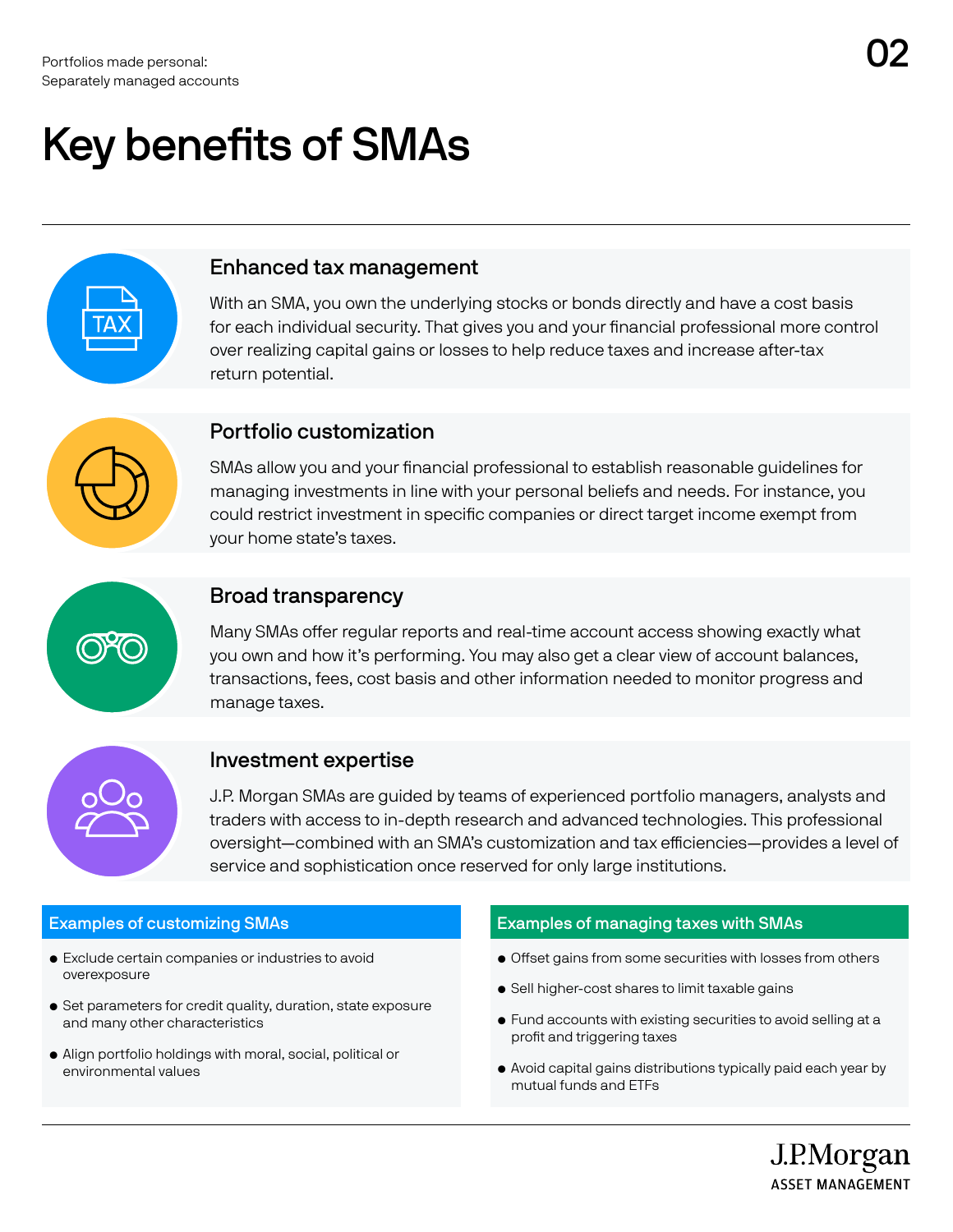|                                   | <b>Separately Managed Account</b>                                                                                       | <b>Exchange-Traded Fund</b>                                                                                                                               | <b>Mutual Fund</b>                                                                                                          |
|-----------------------------------|-------------------------------------------------------------------------------------------------------------------------|-----------------------------------------------------------------------------------------------------------------------------------------------------------|-----------------------------------------------------------------------------------------------------------------------------|
| What it is                        | • Professionally managed<br>portfolio<br>• Investors directly own the<br>individual stocks or bonds in<br>the portfolio | • Professionally managed<br>portfolio that trades on an<br>exchange<br>• Investors hold shares of the<br>portfolio, not the underlying<br>stocks or bonds | • Professionally managed<br>portfolio<br>• Investors hold shares of the<br>portfolio, not the underlying<br>stocks or bonds |
| Direct ownership of<br>securities | Yes                                                                                                                     | <b>No</b>                                                                                                                                                 | <b>No</b>                                                                                                                   |
| Tax efficiency                    | High                                                                                                                    | Moderate                                                                                                                                                  | Low                                                                                                                         |
| Portfolio customization           | Yes                                                                                                                     | No.                                                                                                                                                       | <b>No</b>                                                                                                                   |
| Funding                           | Existing securities and/or cash                                                                                         | Cash only                                                                                                                                                 | Cash only                                                                                                                   |
| Diversification                   | May be limited by account size                                                                                          | Broad, typically hundreds of<br>stocks or bonds                                                                                                           | Broad, typically hundreds of<br>stocks or bonds                                                                             |
| Access to assets                  | Throughout trading day                                                                                                  | Throughout trading day                                                                                                                                    | End of day                                                                                                                  |
| Minimum investment                | Typically \$50,000 or more*                                                                                             | Price of one share                                                                                                                                        | Typically \$1,000                                                                                                           |
| Fees                              | Typically based on a percentage<br>of account assets                                                                    | Fund expense ratio, plus<br>possible trading costs                                                                                                        | Fund expense ratio, plus<br>possible sales charges                                                                          |
| Main advantage                    | Most control over personalizing<br>portfolios and managing taxes                                                        | More cost efficiency, liquidity and<br>transparency than other pooled<br>investments                                                                      | Broadest range of investment<br>strategies, including many not<br>available in other vehicles                               |



## SMA investing with your financial professional

A financial professional plays a critical role in determining your investment needs and helping decide when SMAs make sense and which might be best for you. After opening an SMA account, your financial professional can assist with everything from customizing portfolio holdings and coordinating tax management to monitoring performance and making adjustments as your goals change.

\* Minimums vary and are asset class and strategy dependent.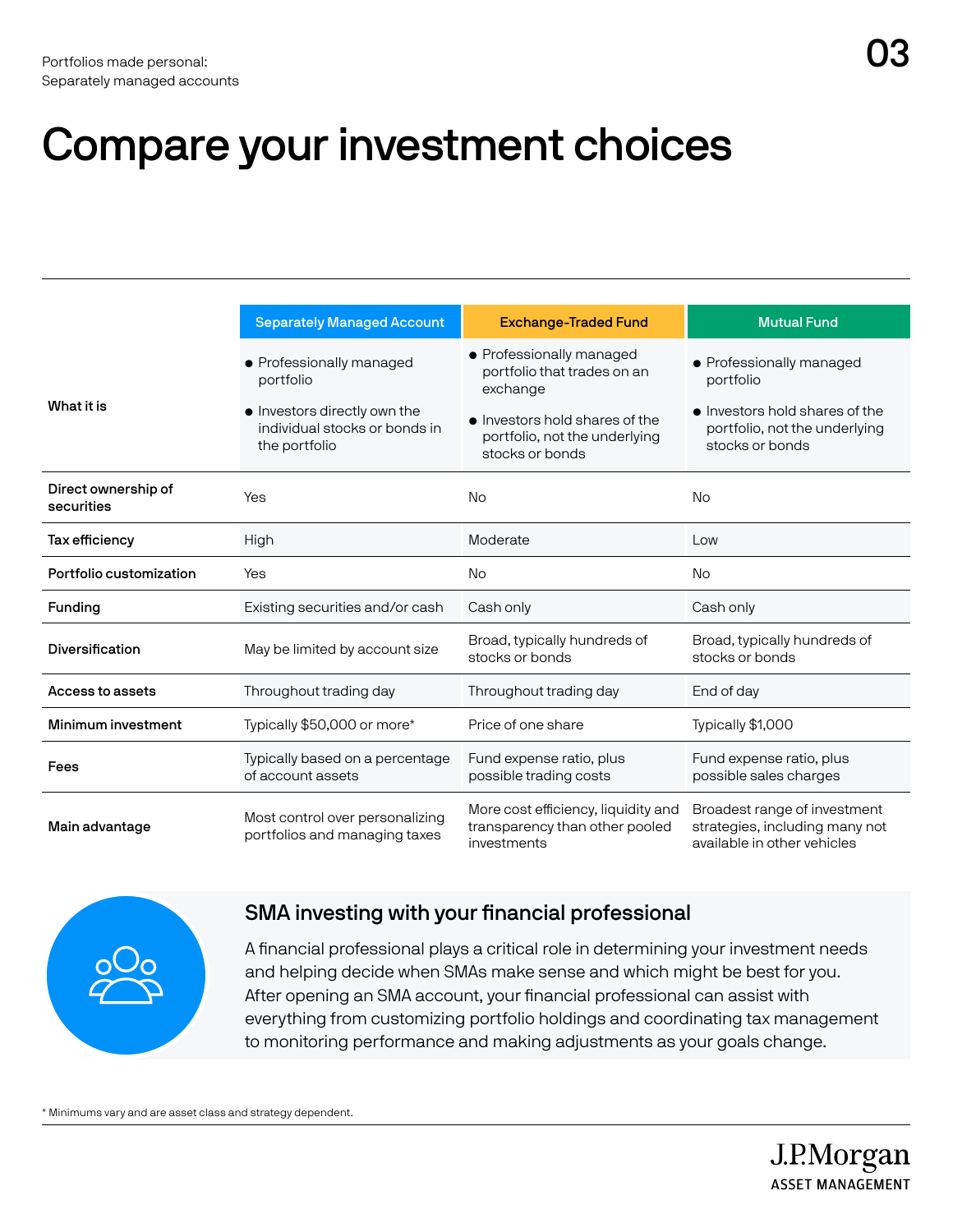Portfolios made personal:  $\mathsf{O4}$ Separately managed accounts

## Why J.P. Morgan?

Top 10 SMA provider<sup>1</sup> \$145+ Bn Entrusted to us by SMA investors<sup>2</sup> 20+ year Track record of managing SMA assets<sup>2</sup> 650+ Equity and fixed income professionals worldwide2

With professionals around the globe and expertise across all major markets, J.P. Morgan Asset Management is one of the world's largest, most respected investment managers.

> Our breadth of capabilities allows us to offer a diverse range of SMAs across asset classes to help our clients build stronger portfolios.

To learn more about J.P. Morgan's SMAs U.S. Equities International **Equities** Municipal Fixed Income Taxable Fixed Income

and the roles they can play in your portfolio, please consult your financial professional.

1 Cerulli Associates, as of 6/30/21. 2 J.P. Morgan Asset Management, as of 6/30/21 .